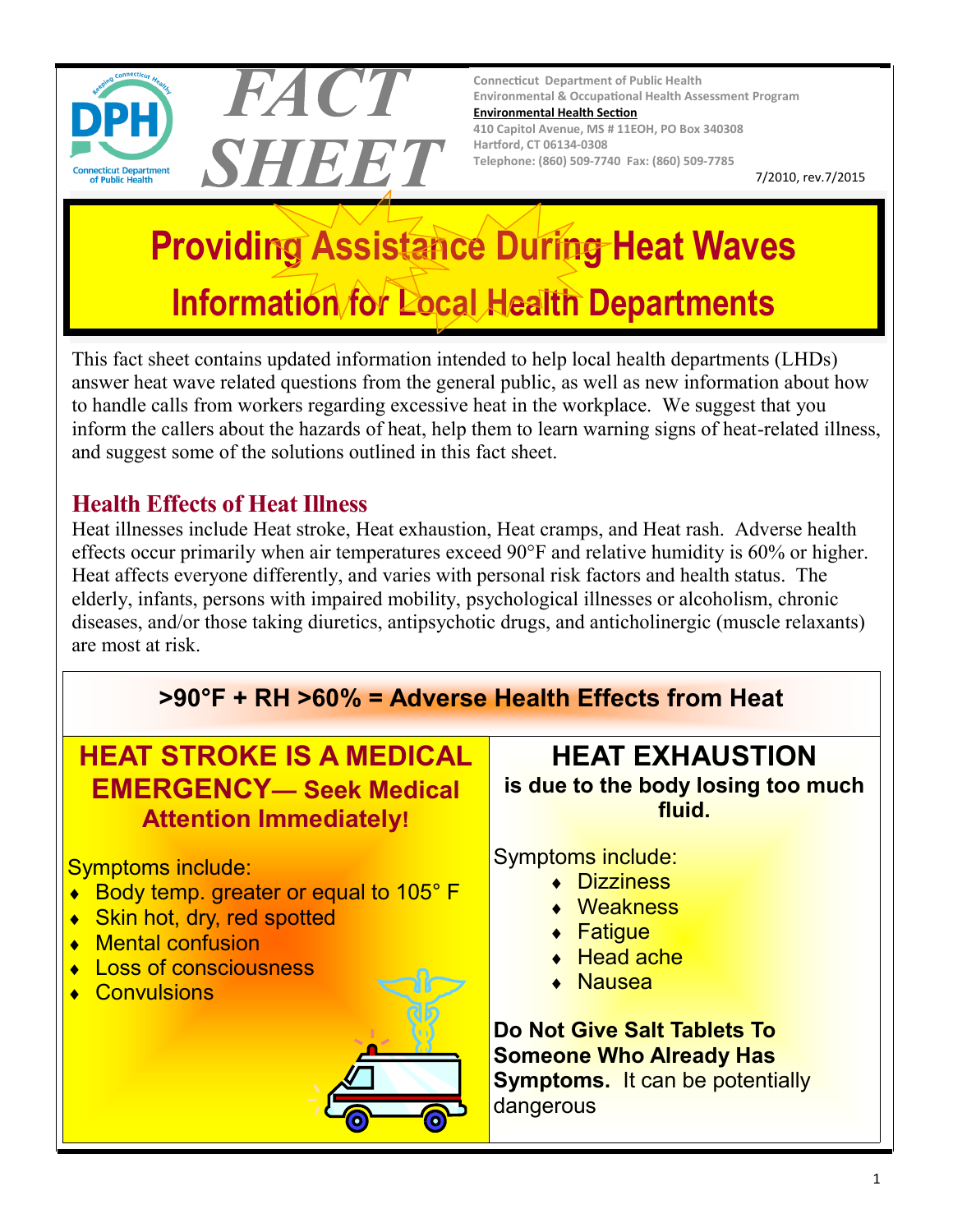## **General Public**

It is important to educate the public about signs and symptoms of heat illness, and encourage them to take a proactive role during heat waves, like visiting a cooling center, checking on neighbors, the elderly, and disabled individuals. They should be encouraged to dial *911* or visit a hospital emergency department if the excessive heat is making them ill.

#### **Cooling Center Locations**:

Many municipalities open cooling centers during heat waves to give those without air-conditioning some relief from the heat. For a list of cooling centers where people can go to get relief from the heat wave, the public can dial *211* or visit the United Way of CT website at <http://www.infoline.org/>

#### **General Recommendations**

As a Local Health Director, some general recommendations you can make to prevent heat related illness include:

- $\bullet$  Know the signs and symptoms of heat stroke and heat stress *seek medical attention immediately*.
- Increase fluid intake (water, electrolyte-restoring beverages)
- $\leftrightarrow$  Avoid strenuous activities
- Take frequent rest breaks
- Wear light, relaxed fitting clothing
- Avoid consuming alcohol
- $\rightarrow$  Try to spend at least a few hours of the day in a cool environment. Go to a cooling center in your area (see above), or a public place that is likely to have air conditioning, such as shopping malls, movie theatres, many restaurants, libraries, etc.

## **Schools**

While there are no specific recommendations for schools, some school officials have chosen to shorten the school day to limit exposure to extreme heat. If they ask for your advise, you may wish to support their decision, and offer the recommendations contained in this memo, but at this time, we are not advising that the decision to c lose schools based upon extreme heat be the responsibility of the LHD, unless you choose to do so. Remember that before closing a school (or any building) for any reason, you need to know what criteria you will be using to re-open the building. No such criterion exists for extreme heat events, so it is usually a practical decision made by the school district.